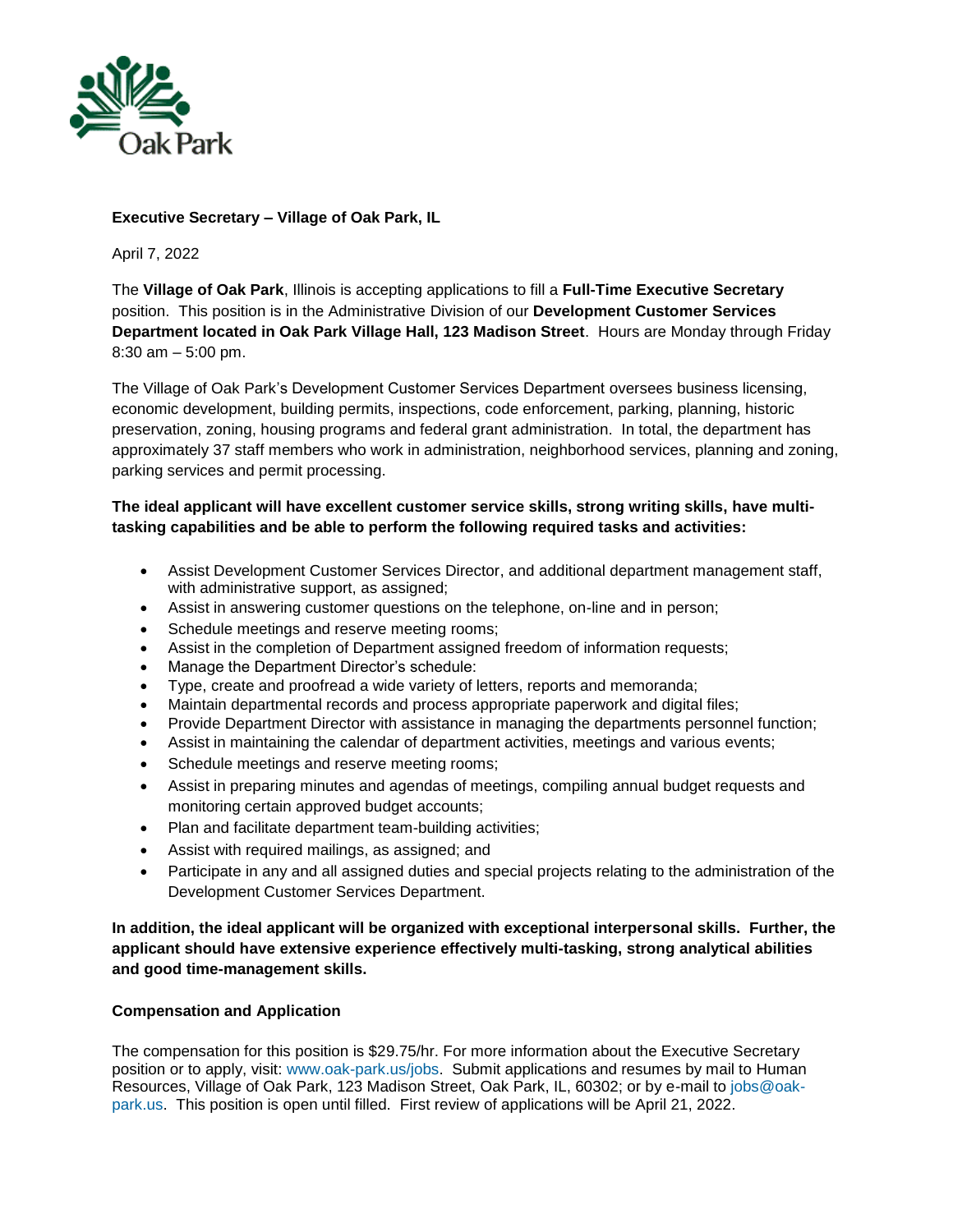

Reports to: Development Customer Service Director Department: Development Customer Service Pay Ban: 15-GS Non-Union: Non-exempt

### **EXECUTIVE SECRETARY**

*Class specifications are intended to present a descriptive list of the range of duties performed by employees in the class. Specifications are not intended to reflect all duties performed within the job.*

## **DEFINITION**

To perform a wide variety of responsible and complex administrative, secretarial and clerical duties for a Village department; and to provide information and assistance to the public regarding department to which assigned.

# **DISTINGUISHING CHARACTERISTICS**

This is the advanced journey level class in the secretarial series. Positions at this level are distinguished from other classes within the series by the level of responsibility assumed and the complexity of duties assigned. Employees perform the most difficult and responsible types of duties assigned to classes within this series including monitoring budgets, and recommending improvements in work procedures. Employees at this level are required to be fully trained in all procedures related to assigned area of responsibility.

## **SUPERVISION RECEIVED AND EXERCISED**

Receives general supervision from a department director.

May exercise direct supervision over secretarial and clerical staff.

**EXAMPLES OF DUTIES** - *Essential and other important duties and responsibilities may include, but are not limited to, the following:*

## **Essential duties and responsibilities**

- 1. Perform administrative duties within the clerical support system; supervise the ordering and storage of appropriate supplies; monitor department budget as assigned; recommend improvements in work flow, procedures and use of equipment and forms.
- 2. Screen office and telephone callers; respond to complaints and requests for information on regulations, procedures, systems and precedents relating to assigned responsibilities; receive and route mail.
- 3. Type and proofread a wide variety of reports, letters, agenda packets, memoranda and statistical charts; type from rough draft, verbal instruction or transcribing machine recordings; independently compose correspondence related to assigned responsibilities.
- 4. Participate in the duties relating to administration of a department; assist in preparing comprehensive reports, preparing minutes of meetings, preparing agendas of board and commission meetings, compiling annual budget requests, recommending expenditure requests for designated accounts, and monitoring approved budget accounts.
- 5. Maintain personnel and payroll records; process paperwork for personnel actions including new hires, terminations and promotions; monitor performance evaluation dates and provide appropriate forms to staff.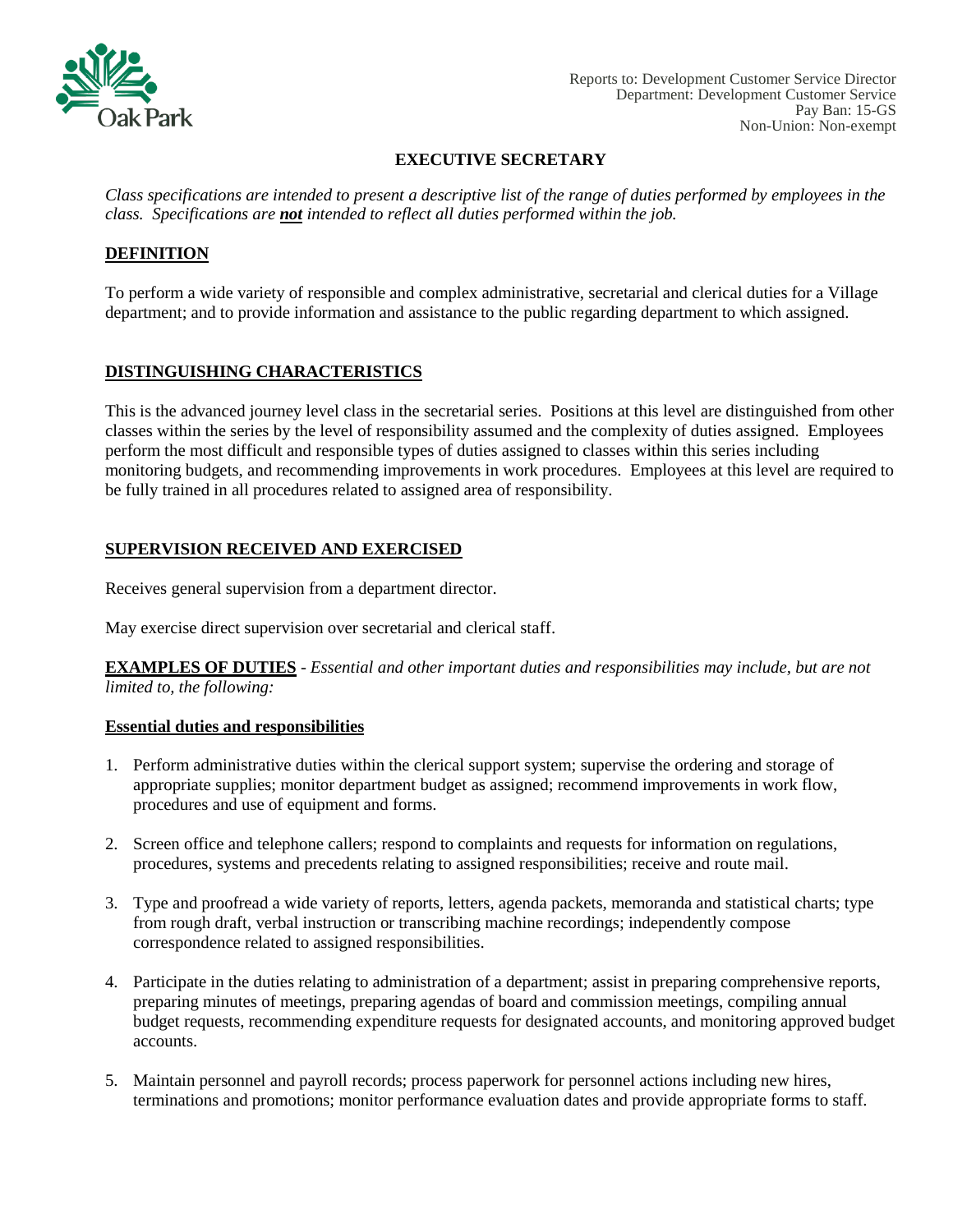

## **EXECUTIVE SECRETARY**

- 6. Assist in a variety of department operations; perform special projects and assignments as requested. Support board and commission activity.
- 7. Manage office support functions; direct the work activities of assigned clerical personnel; prioritize and coordinate work assignments; review work for accuracy.
- 8. Maintain calendars of department activities, meetings and various events; coordinate activities with other Village departments, the public and outside agencies.
- 9. Organize and maintain complex technical filing systems.
- 10. Perform general clerical work including filing, scheduling appointments and meetings, and processing payroll.

### **Other important responsibilities and duties:**

- 1. Serve as secretary to various committees and commissions; may take and transcribe meeting minutes.
- 2. Operate a variety of office equipment including a computer; input and retrieve data and text; organize and maintain disc storage and filing.
- 3. May provide technical support in the absence of technical staff.
- 4. Coordinate travel arrangements for department staff as needed.
- 5. Perform related duties and responsibilities as required.

**QUALIFICATIONS** *Required to enter the job and/or be learned within a short period of time in order to successfully perform the assigned duties.*

### **Knowledge of:**

English usage, spelling, grammar and punctuation.

Modern office procedures, methods and computer equipment including Word, Excel and Outlook.

Business letter writing and basic report preparation.

Principles and procedures of record keeping.

Principles of supervision, training and performance evaluation.

### **Ability to:**

Ensure that best in class customer service is provided to both internal and external customers and also embrace, support, and promote the Village's core values, beliefs, and culture.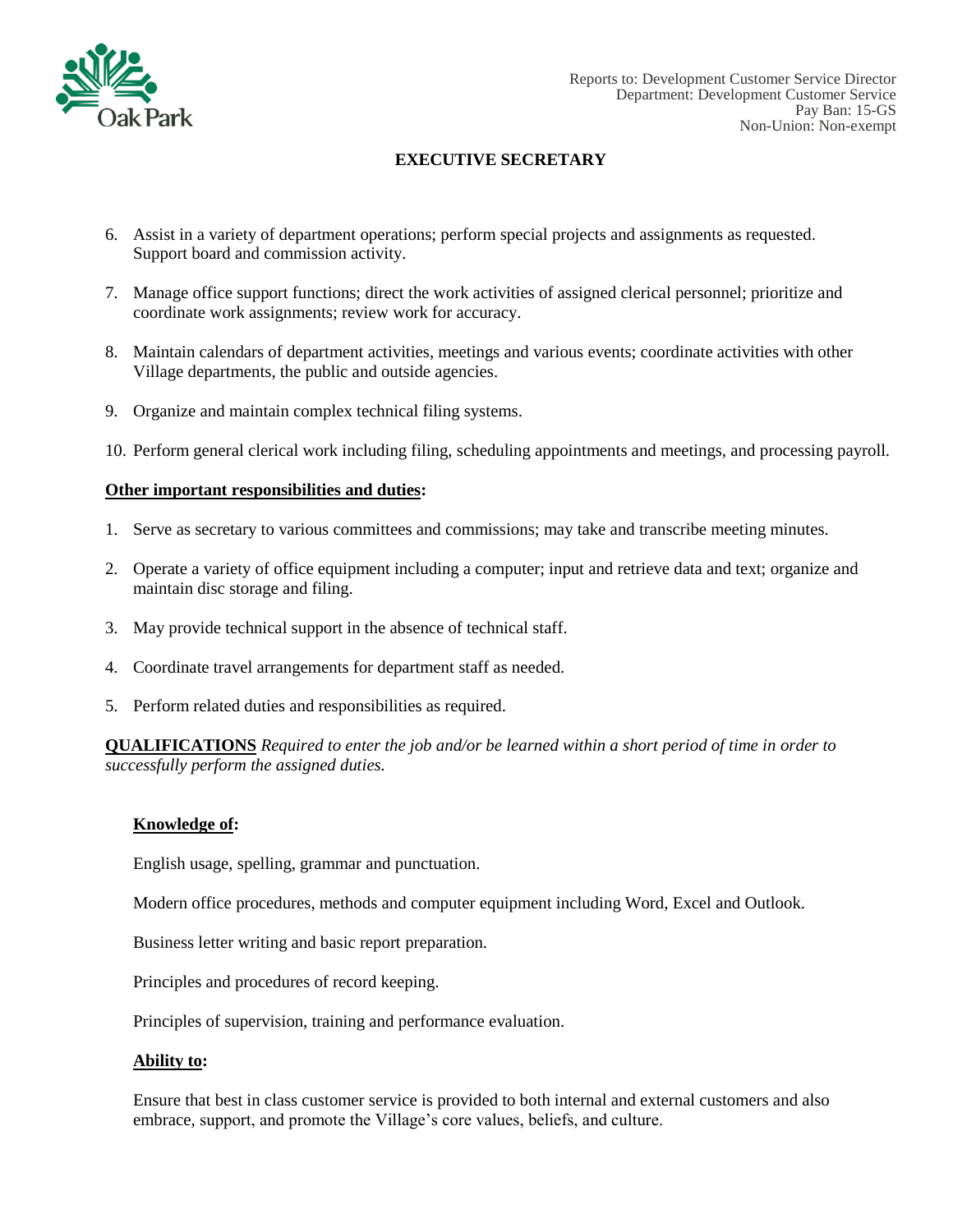

Reports to: Development Customer Service Director Department: Development Customer Service Pay Ban: 15-GS Non-Union: Non-exempt

### **EXECUTIVE SECRETARY**

Perform responsible and difficult secretarial work involving the use of independent judgment and personal initiative.

Understand the organization and operation of the Village and of outside agencies as necessary to assume assigned responsibilities.

Interpret and apply administrative and departmental policies and procedures.

Independently prepare correspondences and memoranda.

Supervise, train and evaluate assigned clerical staff.

Take and transcribe dictation, if required by assigned position, at a speed necessary for successful job performance.

Type at a speed necessary for successful job performance.

Work independently in the absence of supervision.

Operate and use modern office equipment including a computer and word processor.

Work cooperatively with other departments, Village officials and outside agencies.

Communicate clearly and concisely, both orally and in writing.

Establish and maintain effective working relationships with those contacted in the course of work.

Maintain physical condition appropriate to the performance of assigned duties and responsibilities which may include the following:

- *─ Sitting for extended periods of time*
- *─ Operating assigned office equipment.*

Maintain effective audio-visual discrimination and perception needed for:

- *─ Making observations*
- *─ Communicating with others*
- *─ Reading and writing*
- *─ Operating assigned office equipment.*

Maintain mental capacity which allows for effective interaction and communication with others.

Maintain reasonable and predictable attendance

Work overtime as operations require